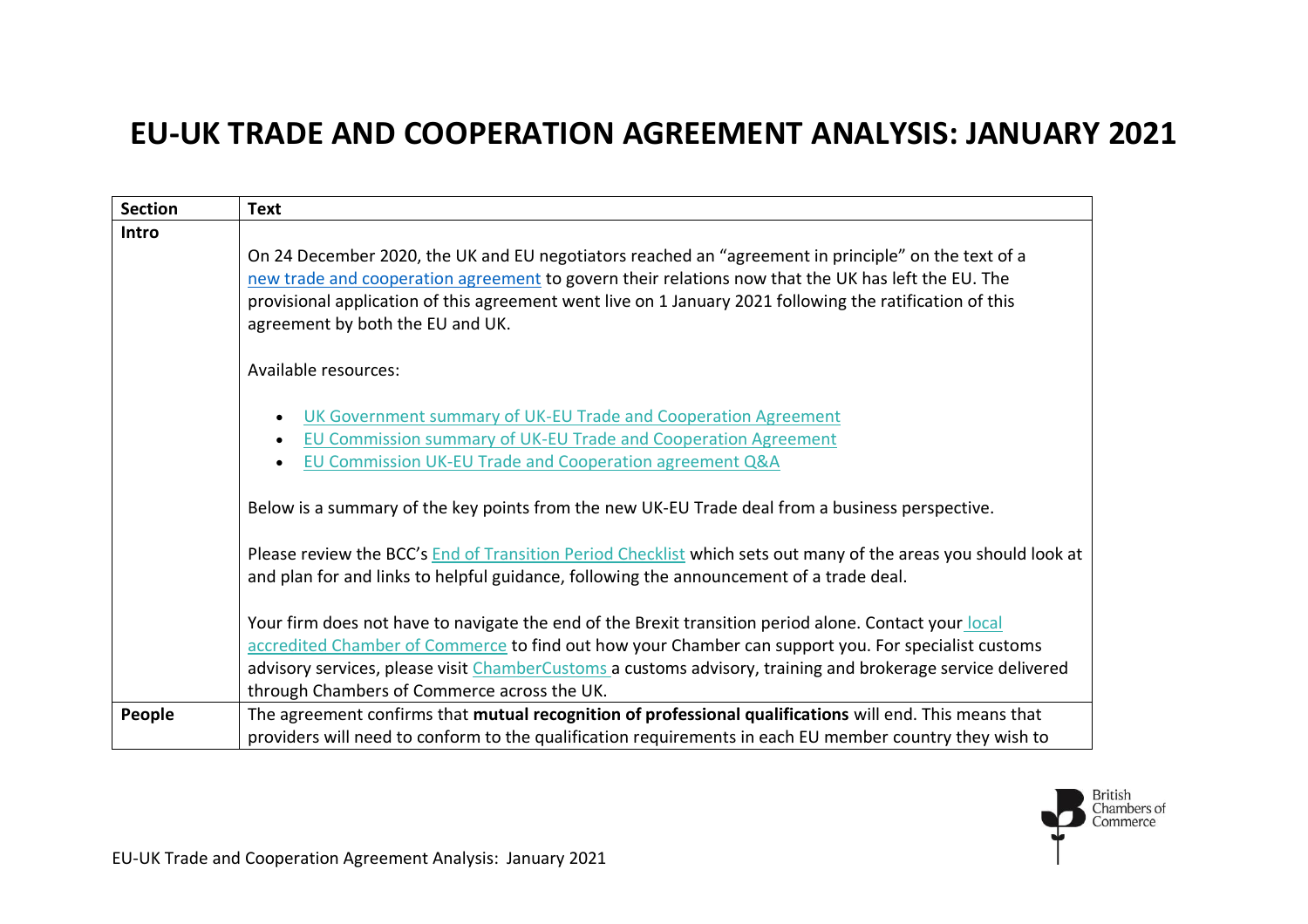work in. Although the agreement includes a mechanism for qualifications to be recognised in future, there is currently no guarantee that this will happen.

The mutual recognition of professional qualifications for UK citizens living in the EU and EU citizens residing in the UK before the end of the transition period remain protected by the Withdrawal Agreement.

The agreement confirms that **visa-free short-term business trips** will be limited to 90 days in any 180-day period. The list of activities permitted in the agreement for short-term business visitor are limited to:

- Meetings and consultations
- Research and design
- Marketing research
- Training seminars
- Trade fairs and exhibitions
- Sales (taking orders, negotiating sales or entering into an agreement, but not supplying the goods or services themselves)
- Purchasing goods or services
- After-sales or after-lease service (e.g. repair and maintenance)
- Commercial transactions (e.g. insurers, bankers)
- Tourism personnel (e.g. tour operators, guides)

Those professionals whose activities fall outside those permitted in the agreement are unlikely to benefit from visa-free business trip. Furthermore, individual member states may have additional requirements or restrictions. For example, Austria requires a work permit for market research.

Work trips will also be permitted for establishment purposes, including intra-company transfers (who can be accompanied by their partners and dependents) and contract fulfilment (up to 1 year).

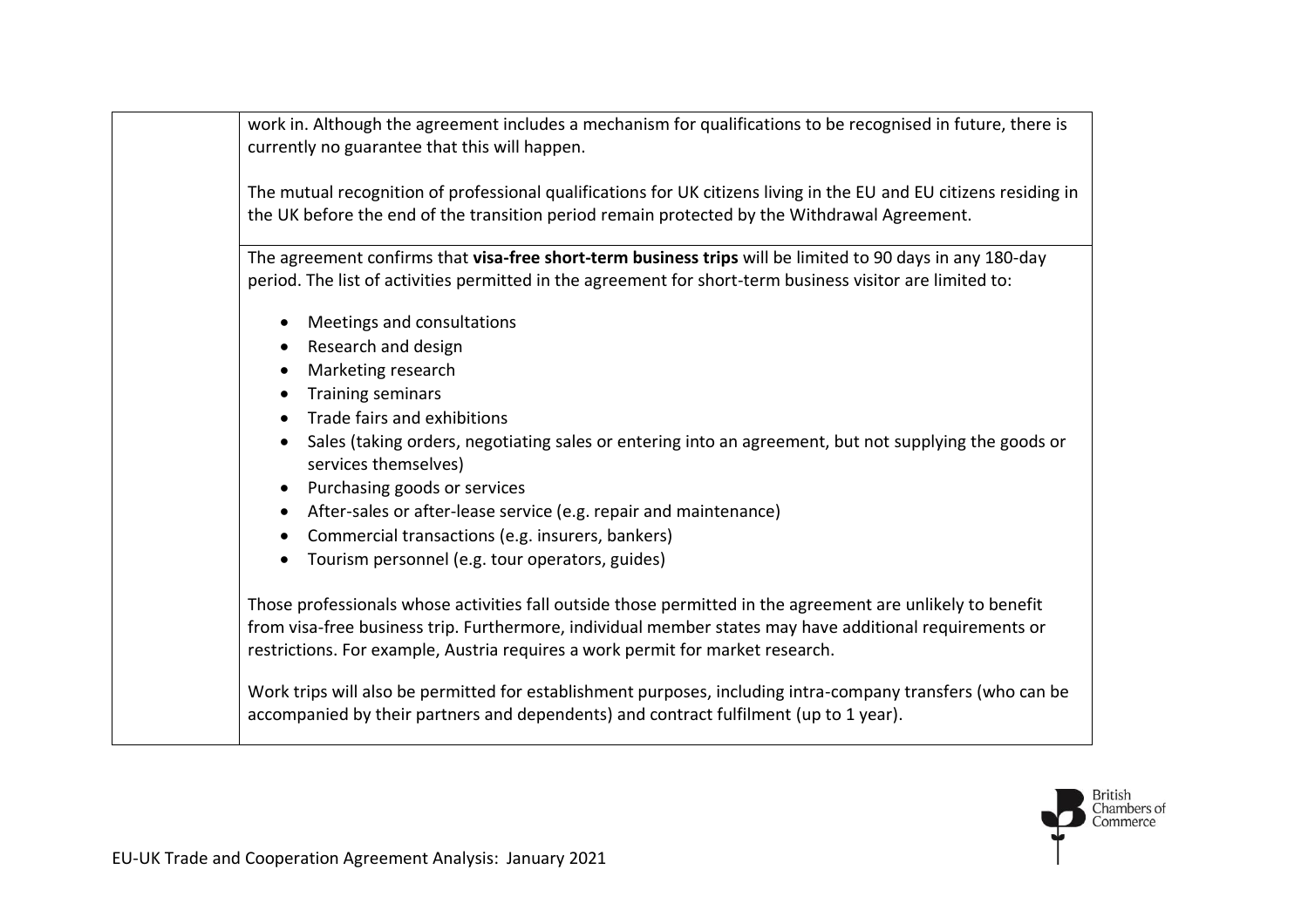|              | Freedom of movement between the UK and EU has ended. The government have brought in a new UK points-<br>based immigration system, replacing the current, reciprocal automatic rights to work and settle.                                                                                                                                                                                                                                                                                                                                                                                                                                                                                                        |
|--------------|-----------------------------------------------------------------------------------------------------------------------------------------------------------------------------------------------------------------------------------------------------------------------------------------------------------------------------------------------------------------------------------------------------------------------------------------------------------------------------------------------------------------------------------------------------------------------------------------------------------------------------------------------------------------------------------------------------------------|
| <b>Trade</b> | The UK would no longer be a member of the EU's Customs Union and the Single Market and a hard customs<br>and regulatory border will exist between the UK and EU. The agreement confirms that the UK and the EU have<br>agreed that there should be no tariffs or quotas on any goods that qualify (see below). However, the<br>agreement also includes a number of mechanisms to switch off zero tariffs (see section on Regulations,<br>Standards and the 'level playing field'). Details on how to claim preferential rates of duty on goods covered in<br>the UK's deal with the EU (via CHIEF and CDS) and how to declare goods imported into the UK on your import                                         |
|              | declaration can be found here.<br>In order to qualify for tariff-free access, goods from Great Britain will need to meet rule of origin requirements.<br>This means meeting rules on the amount of local content, sufficient transformation or specific processing<br>required, which are set out in annexes of the agreement. A detailed guide to Rules of origin for goods moving<br>between the UK and EU (including examples of what will not qualify for free trade under UK-EU FTA) can be<br>found here.                                                                                                                                                                                                 |
|              | There will be various transitional rules and special arrangements for different types of products included in<br>the annexes of the agreement. For example, there will be a six-year phase-in period for rules-of-origin<br>requirements covering electric cars. The agreement confirms that manufacturers will benefit from full<br>bilateral cumulation of both materials and processing included, encouraging trade between both markets,<br>including those businesses with complex supply chains. However, it also introduces serious restrictions as<br>seen by the fact that EU goods imported into the UK that only undergo minimal processing are subject to full<br>tariffs when sent back to the EU. |
|              | The agreement does not include diagonal accumulation, which would have allowed parts from countries such<br>as Japan, with whom the UK and the EU have a trade agreement, to be counted as British input.                                                                                                                                                                                                                                                                                                                                                                                                                                                                                                       |
|              | For goods imported from the EU to the UK (but currently not UK to EU) from 1 January 2021 traders will have<br>up to six months to submit a full customs declaration, including declaring any proof of origin. Until 31<br>December 2021, for goods imported EU to the UK and vice versa, traders do not need supplier's declarations                                                                                                                                                                                                                                                                                                                                                                           |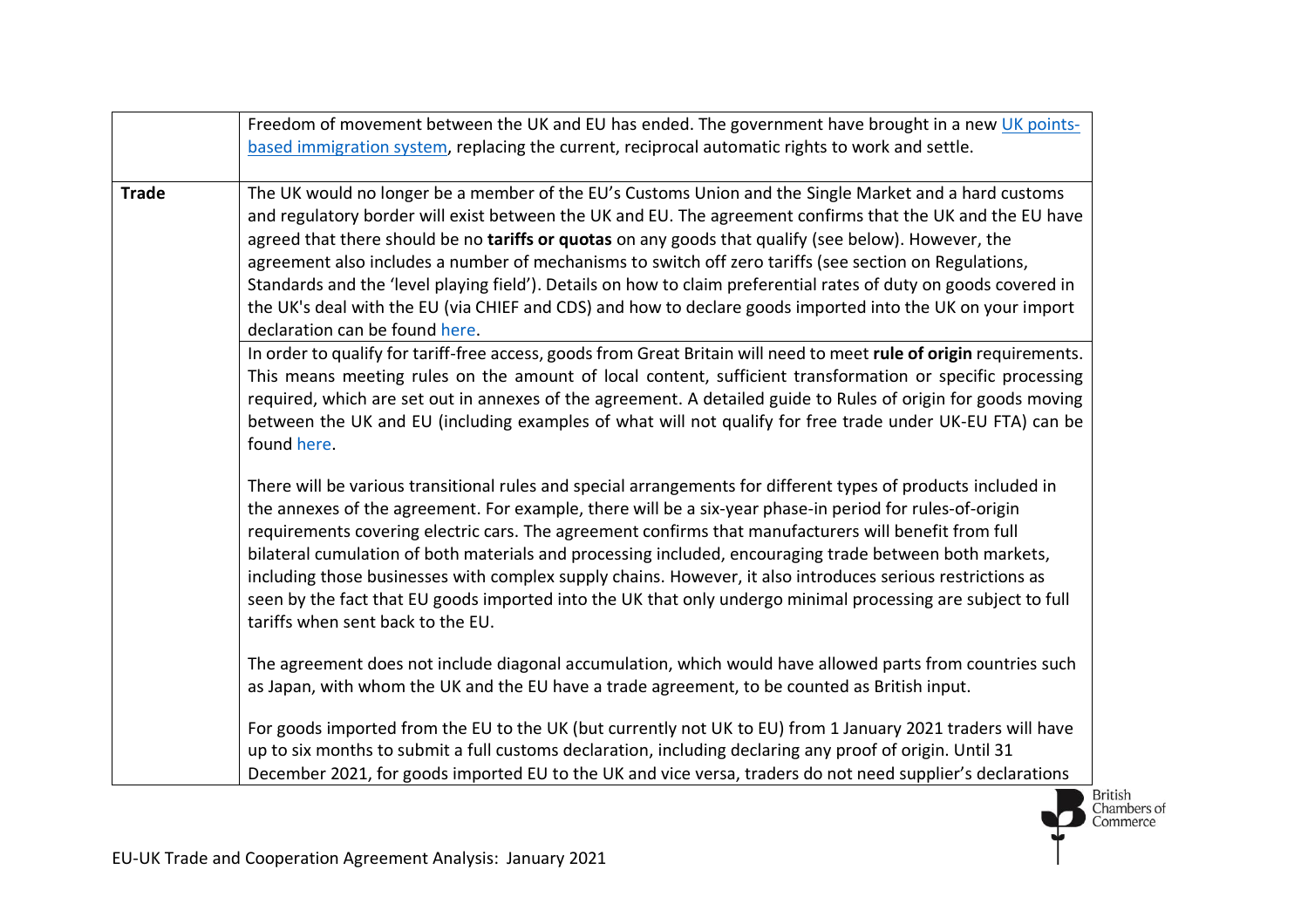|                | from business suppliers in place at the time the goods are exported. However, the trader must be sure that<br>they will be that the goods they are exporting do meet the rules of origin requirements as they could be<br>required provide a supplier's declaration retrospectively.                                                                                                                                                             |
|----------------|--------------------------------------------------------------------------------------------------------------------------------------------------------------------------------------------------------------------------------------------------------------------------------------------------------------------------------------------------------------------------------------------------------------------------------------------------|
|                | Following the end of the Brexit transition period, EU trade agreements with other countries no longer apply to<br>the UK. However, agreeing a trade deal with the EU has meant that the UK was then also able to agree a<br>continuity trade agreement with Turkey. The UK continues to seek to reproduce the effects of existing EU<br>agreements for when they no longer apply to the UK to help ensure continuity of trading arrangements for |
|                | UK businesses. A list of signed continuity trade agreements that came into effect since 1 January 2021 can be<br>found here.                                                                                                                                                                                                                                                                                                                     |
|                | Aviation and haulage will continue as before with passenger and cargo planes still able to fly and land in the<br>EU including stopover flights from Heathrow and elsewhere in the UK that originated from outside the UK.<br>While hauliers will be allowed to continue to drive without special permits, the agreement limits the number<br>of journeys.                                                                                       |
|                | The UK have also secured an agreement with all EU Member States to recognise UK licences without the need<br>for an International Drivers Permit.                                                                                                                                                                                                                                                                                                |
| <b>Borders</b> | While the agreement does not remove the need for customs declarations and paperwork for GB-EU traders,<br>it does allow for mutual recognition of Trusted Trader Schemes (i.e. AEO - Authorised Economic Operator<br>schemes).                                                                                                                                                                                                                   |
|                | If you hold AEO status and are based in Great Britain, you could benefit from, a faster application process for<br>customs simplifications and authorisations, a lower risk score which may reduce the number of checks<br>customs carry out on your documents and goods and a guarantee waiver up to the level of your deferment                                                                                                                |
|                | account. If you hold AEO status and are a NI trader, you could benefit from a faster application process for<br>customs simplifications and authorisations, your consignments receiving priority treatment for customs                                                                                                                                                                                                                           |
|                | controls, a lower risk score which may reduce the number of checks customs carry out on your documents<br>and goods, a reduction or waiver of comprehensive guarantees, a 70% reduction in a business's deferment                                                                                                                                                                                                                                |

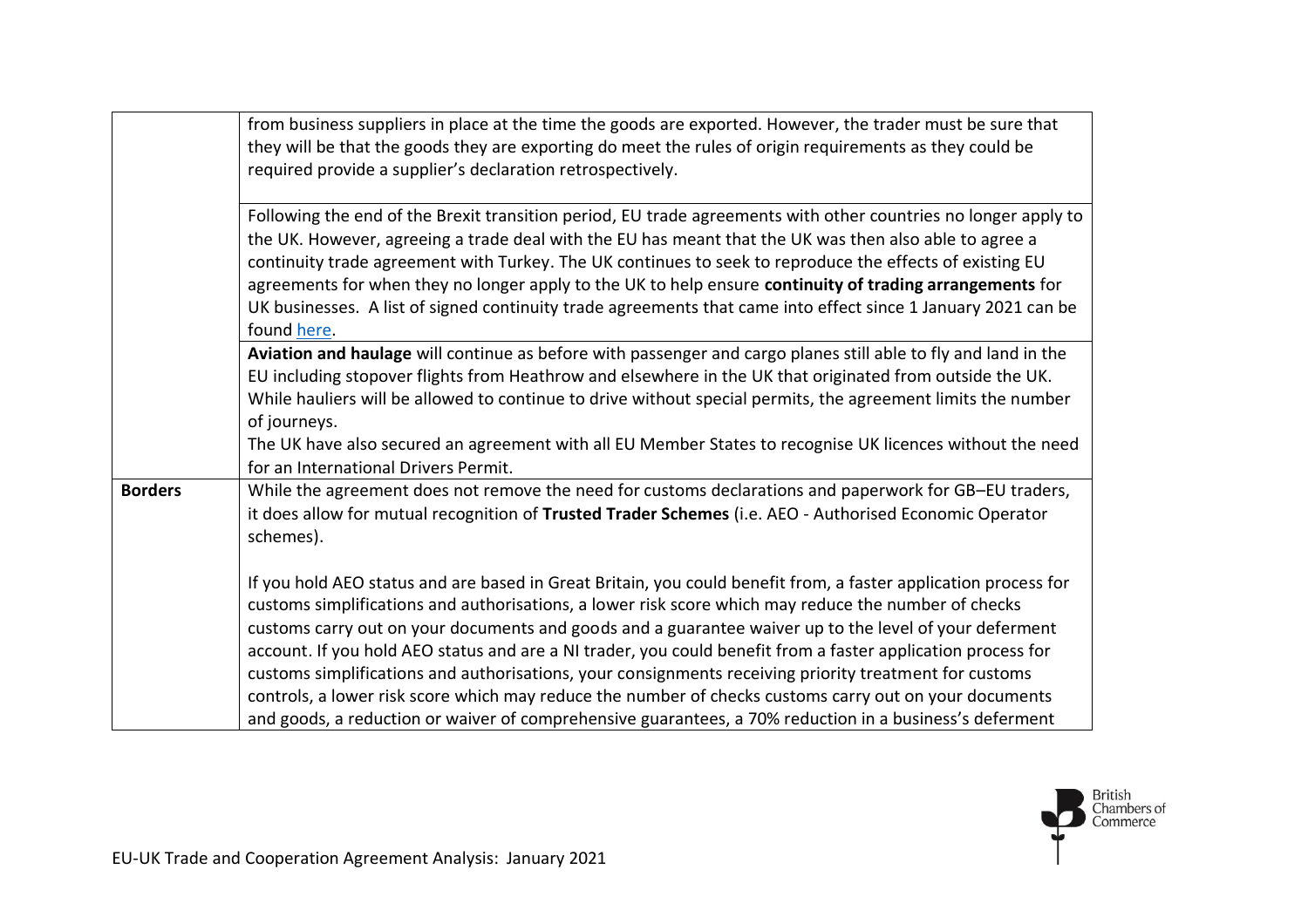|                              | account guarantee a notification waiver when making entries into a declarant's records and moving goods in<br>temporary storage between different member states.                                                                                                                                                                                                                                                                          |
|------------------------------|-------------------------------------------------------------------------------------------------------------------------------------------------------------------------------------------------------------------------------------------------------------------------------------------------------------------------------------------------------------------------------------------------------------------------------------------|
|                              | While the agreement outlines limiting the frequency of Sanitary and Phytosanitary (SPS) checks as a broad<br>goal, it confirms that there is no mechanism for recognising equivalence for SPS measures. This will mean<br>extra regulation, checks and costs and confirmation that the SPS chapter does not lead to any simplifications<br>at the border.                                                                                 |
|                              | The UK and the EU will maintain separate regimes and a new Trade Specialised Committee on SPS measures<br>will be created to ensure that any SPS border controls are 'proportionate to the risks identified'. The<br>committee will also explore whether further facilitations are feasible without compromising biosecurity.                                                                                                             |
|                              | The Department for Environment, Food and Rural Affairs (Defra) has confirmed that the UK has been granted<br>'national listed status', which ensures exports to the EU of live animals and products of animal origin such as<br>meat, fish and dairy can continue after the transition. This was confirmed by the EU after it met the health<br>and biosecurity assurances required for a third country.                                  |
|                              | The UK has said that it expects to phase in checks for EU goods entering Great Britain. While these checks will<br>also be required on goods moving GB-NI, but the UK and the EU have previously agreed certain mitigations<br>and 'grace periods'.                                                                                                                                                                                       |
| NI-GB<br><b>Arrangements</b> | The EU and UK already have a deal on Northern Ireland through the Northern Ireland protocol where the rules<br>would have applied regardless of whether the two sides had agreed a trade deal. An agreement in principle<br>was reached on 9th December by the EU-UK Joint Committee to ensure the Northern Ireland protocol is fully<br>operational as of January 1st 2021.                                                              |
|                              | As part of the agreement, the EU and UK have agreed a trusted trader scheme which the government<br>estimates would mean exemptions from tariffs for 98% of goods flowing between GB and Northern Ireland<br>from 1 January 2021. The other 2% would potentially avail of rebates from any tariffs. The trusted trader<br>scheme would be subject to a sunset clause, three and a half years after the Protocol comes into effect. If the |

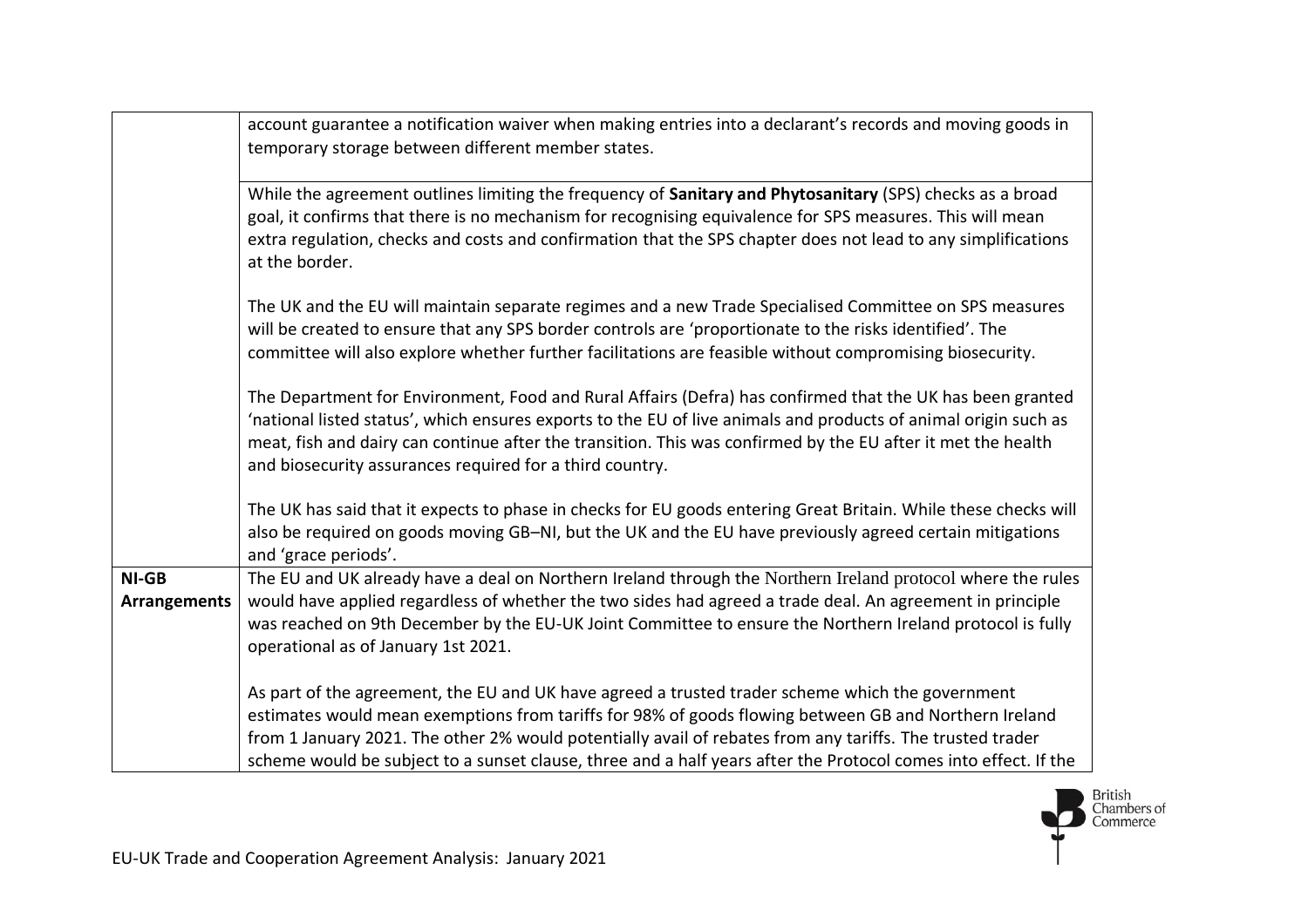|      | EU is not satisfied with the way the scheme is operating, it can trigger an emergency brake through the EU UK<br>Joint Committee. The system could be tweaked rather than halted completely, depending on how it is<br>operating.<br>Exit summary declarations for goods going from NI-GB will not be required and the information will instead be<br>generated from data from transport and ferry companies. Entry summary declarations and customs<br>declaration required for imports into NI. On state aid, it was confirmed that GB firms will stay outside state<br>aid rules where there is no 'genuine and direct' link to Northern Ireland, and no 'real foreseeable' impact on                                                        |
|------|-------------------------------------------------------------------------------------------------------------------------------------------------------------------------------------------------------------------------------------------------------------------------------------------------------------------------------------------------------------------------------------------------------------------------------------------------------------------------------------------------------------------------------------------------------------------------------------------------------------------------------------------------------------------------------------------------------------------------------------------------|
|      | NI-EU trade.<br>Although the implementation of the protocol is the subject of a separate negotiation between the EU and UK,<br>through EU-UK Joint Committee, the trade agreement means that the implementation work of Joint<br>Committee will be easier compared to No-deal. This is because an issue facing the Joint Committee is "at risk"<br>goods (goods travelling from Great Britain through Northern Ireland an into the EU without the correct tariff).<br>But with a trade deal, which eliminates tariffs on all goods that meet rule of origin requirements, the potential<br>risk is greatly reduced. In addition, even if goods fall in the "at risk" category, if provided rules of origin are<br>met tariffs would not be due. |
| Data | Although the UK and EU continue to reiterate their aim to maintain cross-border data flows, data adequacy is<br>not covered by the agreement.<br>The EU is expected to confirm that the UK's data protection regime is adequate. However, with this process<br>unlikely to be concluded for several months, the UK and EU have agreed to allow cross-border data flows<br>after 1 <sup>st</sup> January 2021 to continue unchanged. This 'data bridge' easement will last for a minimum of four                                                                                                                                                                                                                                                 |
|      | months (and a maximum of six months) and would mean that businesses and other holders of data will not be<br>required to make costly changes to the way they transfer data from the EU to the UK.                                                                                                                                                                                                                                                                                                                                                                                                                                                                                                                                               |

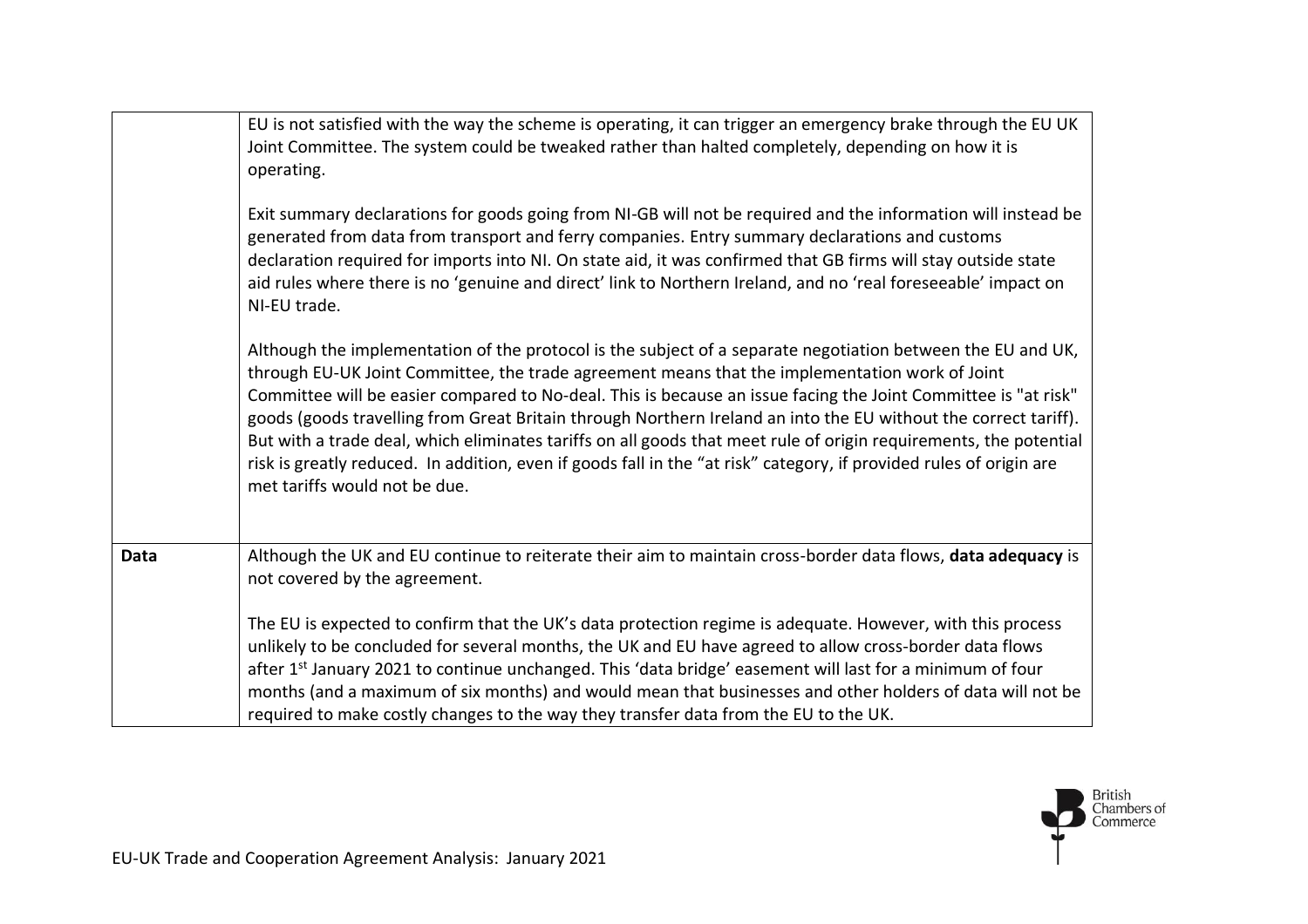| Regulations,     | Under the terms of the treaty, a joint Partnership Council will be formed to vote on amendments to the UK-                                                                                                                                                                                                                                                                                                                                                                                                                                           |
|------------------|------------------------------------------------------------------------------------------------------------------------------------------------------------------------------------------------------------------------------------------------------------------------------------------------------------------------------------------------------------------------------------------------------------------------------------------------------------------------------------------------------------------------------------------------------|
| <b>Standards</b> | EU trade deal in the future and to handle any disputes. The council will be supported by various technical                                                                                                                                                                                                                                                                                                                                                                                                                                           |
| and the 'level   | committees covering business critical issues covering matters such as rules of origin and services.                                                                                                                                                                                                                                                                                                                                                                                                                                                  |
| playing field'   |                                                                                                                                                                                                                                                                                                                                                                                                                                                                                                                                                      |
|                  | Under the terms of the agreement, a Trade Specialised Committee on Technical Barriers to Trade will be<br>formed to facilitate cooperation between UK and EU on technical standards. If the UK or the EU decides to<br>diverge from international standards, the other party can request an explanation for any amends as well as an<br>obligation for an impact assessment to be made. National standards body including the British Standards<br>Institution (BSI), are expected to remain involved in the development of international standards. |
|                  | The agreement confirms that there will be no mutual recognition of conformity assessment processes. This<br>means manufacturers will have to pay to certify their products twice (as well as additional paperwork), both<br>in the UK and EU. However, the agreement also confirms that the UK and the EU have agreed to simplify<br>conformity assessments on a number of different product areas, including chemical products, motor vehicles,<br>organic products and wine.                                                                       |
|                  | The UKCA marking came into effect on 1 January 2021. However, to allow businesses time to adjust to the<br>new requirements, you will still be able to use the CE marking until 1 January 2022 in most cases. The CE<br>marking is only valid in Great Britain for areas where GB and EU rules remain the same.                                                                                                                                                                                                                                      |
|                  | The agreement confirms that Intellectual property rights (copyright, patents, trademarks etc) will be                                                                                                                                                                                                                                                                                                                                                                                                                                                |
|                  | protected to at least the standards required by the international agreements that the UK and the EU are                                                                                                                                                                                                                                                                                                                                                                                                                                              |
|                  | subject to. The agreement also includes mechanisms for co-operation and exchange of information on                                                                                                                                                                                                                                                                                                                                                                                                                                                   |
|                  | intellectual property issues where UK-EU interests are aligned.                                                                                                                                                                                                                                                                                                                                                                                                                                                                                      |
|                  | The agreement introduces a rebalancing mechanism to address future divergences in technical standards                                                                                                                                                                                                                                                                                                                                                                                                                                                |
|                  | (including on subsidies, workers' rights and the environment) by the UK or the EU that negatively impact the                                                                                                                                                                                                                                                                                                                                                                                                                                         |
|                  | level playing field. If the UK or EU raises its standards and the other party does not follow suit, an arbitration                                                                                                                                                                                                                                                                                                                                                                                                                                   |
|                  | panel could be convened to establish whether 'other party' has infringed the level playing field. The panel                                                                                                                                                                                                                                                                                                                                                                                                                                          |

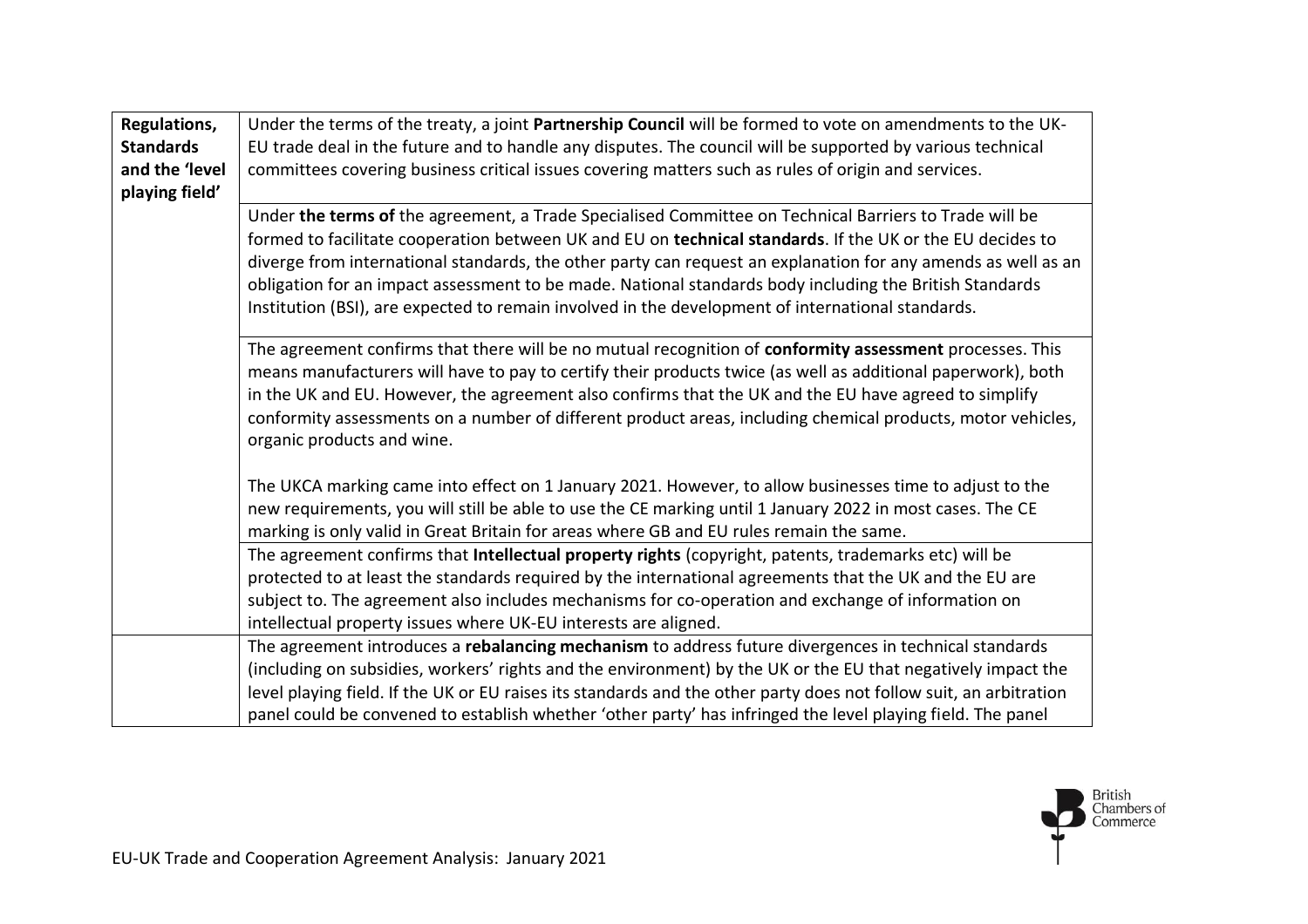| would be required to issues its decision within 30 days of assembling and if a breach has been established                                                                                                                                                                                                                                                                                                                                                                                                                                                                                                                                                                                                                                                                                                                                          |
|-----------------------------------------------------------------------------------------------------------------------------------------------------------------------------------------------------------------------------------------------------------------------------------------------------------------------------------------------------------------------------------------------------------------------------------------------------------------------------------------------------------------------------------------------------------------------------------------------------------------------------------------------------------------------------------------------------------------------------------------------------------------------------------------------------------------------------------------------------|
| tariffs could be temporarily imposed by the complainant.                                                                                                                                                                                                                                                                                                                                                                                                                                                                                                                                                                                                                                                                                                                                                                                            |
| Under the terms of the agreement, if after four years the UK or EU believe that the other side have<br>consistently and significantly breached the level playing field, they will be able to activate a year review and<br>renegotiation of the trade section of the EU-UK Trade and Cooperation Agreement. If any outstanding issues<br>have not been resolved after a year of negotiations this could lead to a suspension of parts, or all of the trade<br>deal. Postponement of the trade deal would likely see the UK and EU trading on WTO terms. The number of<br>mechanisms included in the treaty to switch off zero tariffs is likely to limit the extent to which the UK can<br>lower standards and increases the fragility of the agreement with the threshold to either side using trade<br>remedies against the other relatively low. |
| EU and UK can apply safeguarding measures, including anti-dumping duties and anti-subsidy interventions.<br>The agreement sets out definitions of a subsidy and common principles (see article 3.4 of the treaty) to be<br>applied to any future subsidy regime. Both definitions and common principles are similar to the EU's current<br>system of state aid and under the terms of the agreement, any UK subsidy regime would therefore need to<br>respect the key and binding principles outlined in the treaty. Exemptions to these principles, such as the need<br>to waive rules in a national emergency, have also been outlined.                                                                                                                                                                                                           |
| The agreement also contains mechanisms for tackling disputes with both sides committing to legal remedies<br>for a breach, including through their respective court systems. An arbitration tribunal can also be contravened<br>to rule if there has been a breach, with countermeasures such as suspending parts of the trade deal or tariffs<br>outlined in the agreement.                                                                                                                                                                                                                                                                                                                                                                                                                                                                        |
| The agreement confirms that the UK and EU have agreed to permit businesses to continue to tender for each<br>other's public sector procurement contracts. This has been achieved through the agreement of common rules<br>for a transparent and non-discriminatory system to bid on contracts.                                                                                                                                                                                                                                                                                                                                                                                                                                                                                                                                                      |
| While the UK and EU have committed to key common principles on competition policy, have an independent<br>competition agency and to continue to apply domestic competition law, these obligations won't be subject to<br>dispute resolution.                                                                                                                                                                                                                                                                                                                                                                                                                                                                                                                                                                                                        |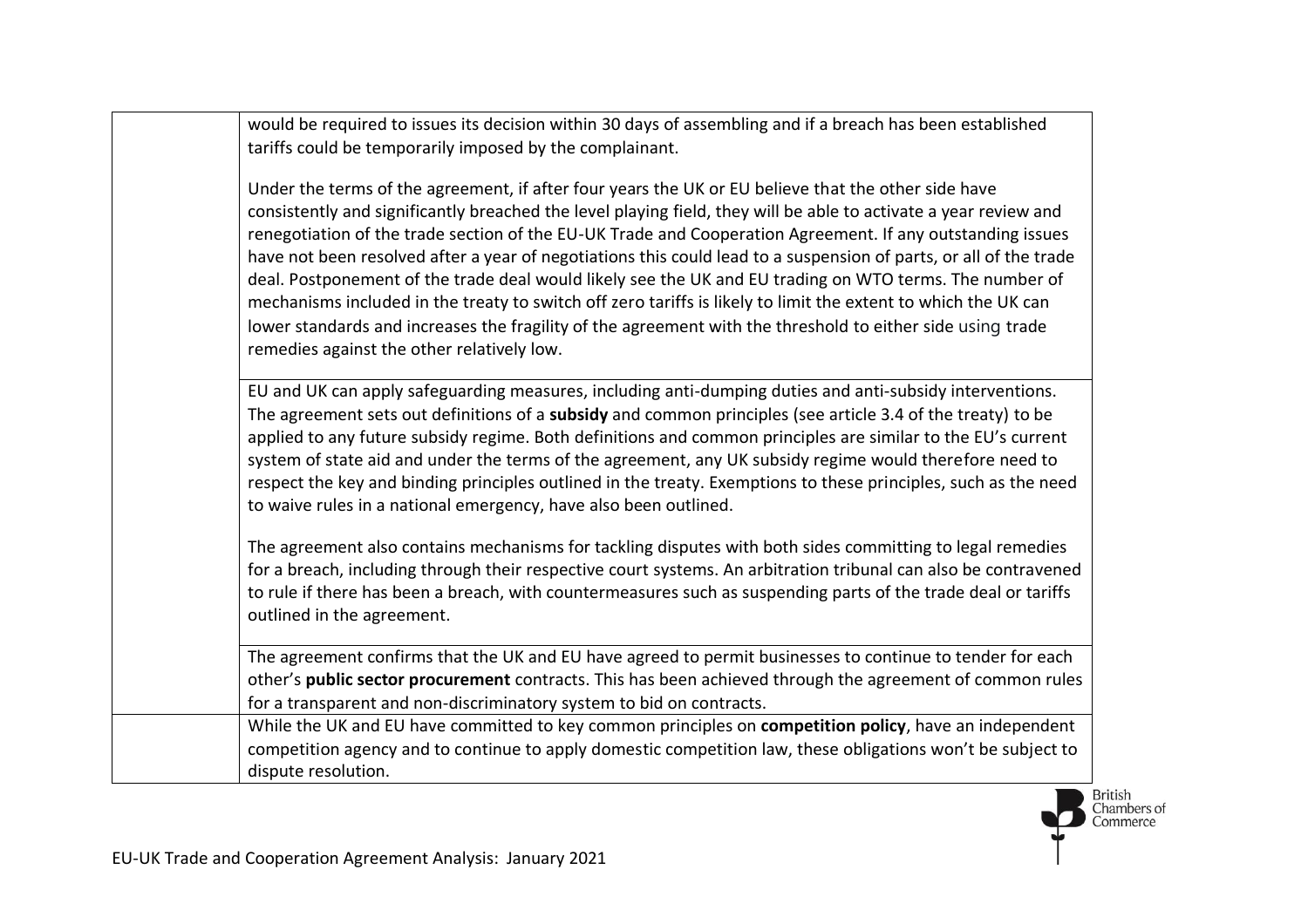| <b>Tax</b>      | The agreement did not amend the VAT changes that came into place on 1 January 2021. The UK have left the<br>EU's VAT zone. The changes include import VAT (though the UK Government has already announced<br>postponed accounting for import VAT from 1 January 2021) becoming applicable, the loss of Distance Selling<br>thresholds for UK e-commerce sellers of goods to EU consumers and scrapping of low-value consignment                                                                                                                                                                                                                                                                                                                                                                                                                                                                                                                                                                                                                                                                                                                                                                                                                                                                                                                                                                   |
|-----------------|---------------------------------------------------------------------------------------------------------------------------------------------------------------------------------------------------------------------------------------------------------------------------------------------------------------------------------------------------------------------------------------------------------------------------------------------------------------------------------------------------------------------------------------------------------------------------------------------------------------------------------------------------------------------------------------------------------------------------------------------------------------------------------------------------------------------------------------------------------------------------------------------------------------------------------------------------------------------------------------------------------------------------------------------------------------------------------------------------------------------------------------------------------------------------------------------------------------------------------------------------------------------------------------------------------------------------------------------------------------------------------------------------|
|                 | stock relief. UK sellers of digital services to EU consumers, the UK are no longer a member of the EU Mini One-<br>Stop-Shop single VAT return scheme. A special VAT fiscal representative (who will hold direct liability for any<br>VAT unpaid) will likely be required to any UK business with a foreign VAT registration in the EU. There is also<br>the loss of VAT triangulation.                                                                                                                                                                                                                                                                                                                                                                                                                                                                                                                                                                                                                                                                                                                                                                                                                                                                                                                                                                                                           |
|                 | The agreement outlines an aim to align to already agreed OECD standards on tax, including on tax avoidance,<br>information sharing. However, these commitments are not subject to dispute resolution.                                                                                                                                                                                                                                                                                                                                                                                                                                                                                                                                                                                                                                                                                                                                                                                                                                                                                                                                                                                                                                                                                                                                                                                             |
| <b>Funding</b>  | The UK will continue to pay into and participate in some EU funding programmes as outlined in the draft Joint<br>Declaration on Participation in Union Programmes and Access to Programme Services. For example, UK<br>science and research sector will be eligible for funding from the new Horizon Europe scheme which is due to<br>run from 2021 to 2027, though the terms remain to be negotiated.<br>The UK will no longer participate in the Erasmus scheme. However, the UK government have announced<br>intention to launch a replacement initiative called the 'Turing Scheme'.<br>The 2020 Comprehensive Spending Review confirmed the long overdue launch of UK Shared Prosperity Fund.<br>The government have confirmed that total domestic UK-wide funding will at least match current EU receipts,<br>on average reaching around of £1.5 billion a year. The government will also provide additional funding to<br>support our communities to pilot programmes and new approaches. However further details won't be<br>published until the spring. HMG have developed a UK-wide framework for investment in places receiving<br>funding and outlined high level priorities, including bespoke employment and skills programmes that are<br>tailored to local need. However, further details of the UKSPF in a UK-wide investment framework won't be<br>published until spring 2021. |
| <b>Services</b> | The agreement makes very limited provision for the trade in services. The UK and the EU have agreed to<br>make commitments on market access for services, prohibiting discrimination and no requirement for a local<br>presence in a member state before services can be provided. The agreement also confirms a most-favoured                                                                                                                                                                                                                                                                                                                                                                                                                                                                                                                                                                                                                                                                                                                                                                                                                                                                                                                                                                                                                                                                    |
|                 | nation clause between the UK and EU which will mean that if either party offers more generous terms to<br>other countries in the future those terms will be automatically applied to the UK-EU agreement. However, the                                                                                                                                                                                                                                                                                                                                                                                                                                                                                                                                                                                                                                                                                                                                                                                                                                                                                                                                                                                                                                                                                                                                                                            |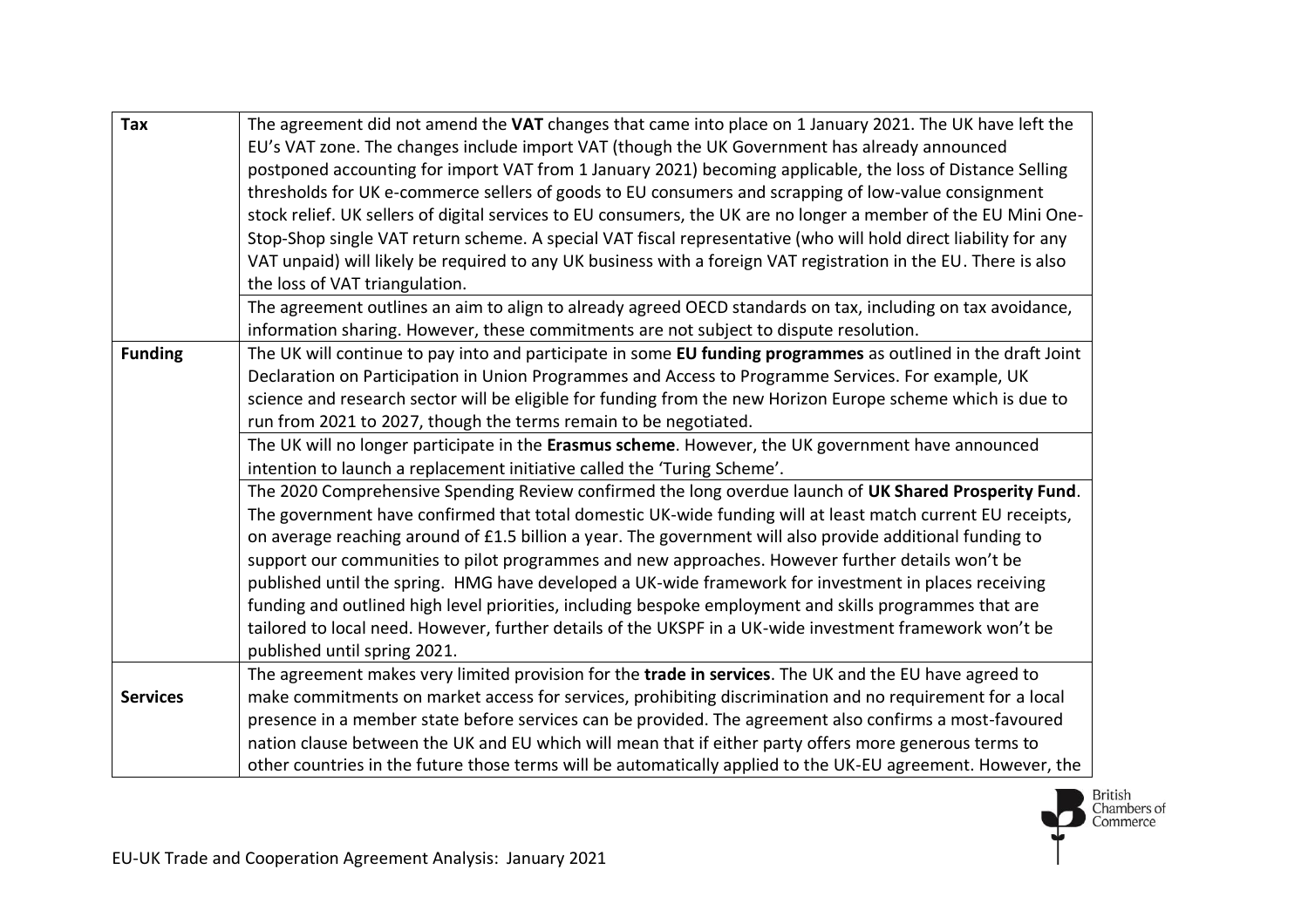detailed annexes at the back of the agreement confirms that these commitments will be subject to a wide range of exemptions which typically will vary by member state.

The agreement confirms that **mutual recognition of professional qualifications** will end. This means that providers will need to conform to the qualification requirements in each EU member country they wish to work in. Although the agreement includes a mechanism for qualifications to be recognised in future, there is currently no guarantee that this will happen. The mutual recognition of professional qualifications for UK citizens living in the EU and EU citizens residing in the UK before the end of the transition period remain protected by the Withdrawal Agreement.

The agreement confirms that **visa-free short-term business trips** will be limited to 90 days in any 180-day period. The list of activities permitted in the agreement for short-term business visitor are limited to:

- Meetings and consultations
- Research and design
- Marketing research
- Training seminars
- Trade fairs and exhibitions
- Sales (taking orders, negotiating sales or entering into an agreement, but not supplying the goods or services themselves)
- Purchasing goods or services
- After-sales or after-lease service (e.g. repair and maintenance)
- Commercial transactions (e.g. insurers, bankers)
- Tourism personnel (e.g. tour operators, guides)

Those professionals whose activities fall outside those permitted in the agreement are unlikely to benefit from visa-free business trip. Furthermore, individual member states may have additional requirements or restrictions. For example, Austria requires a work permit for market research.